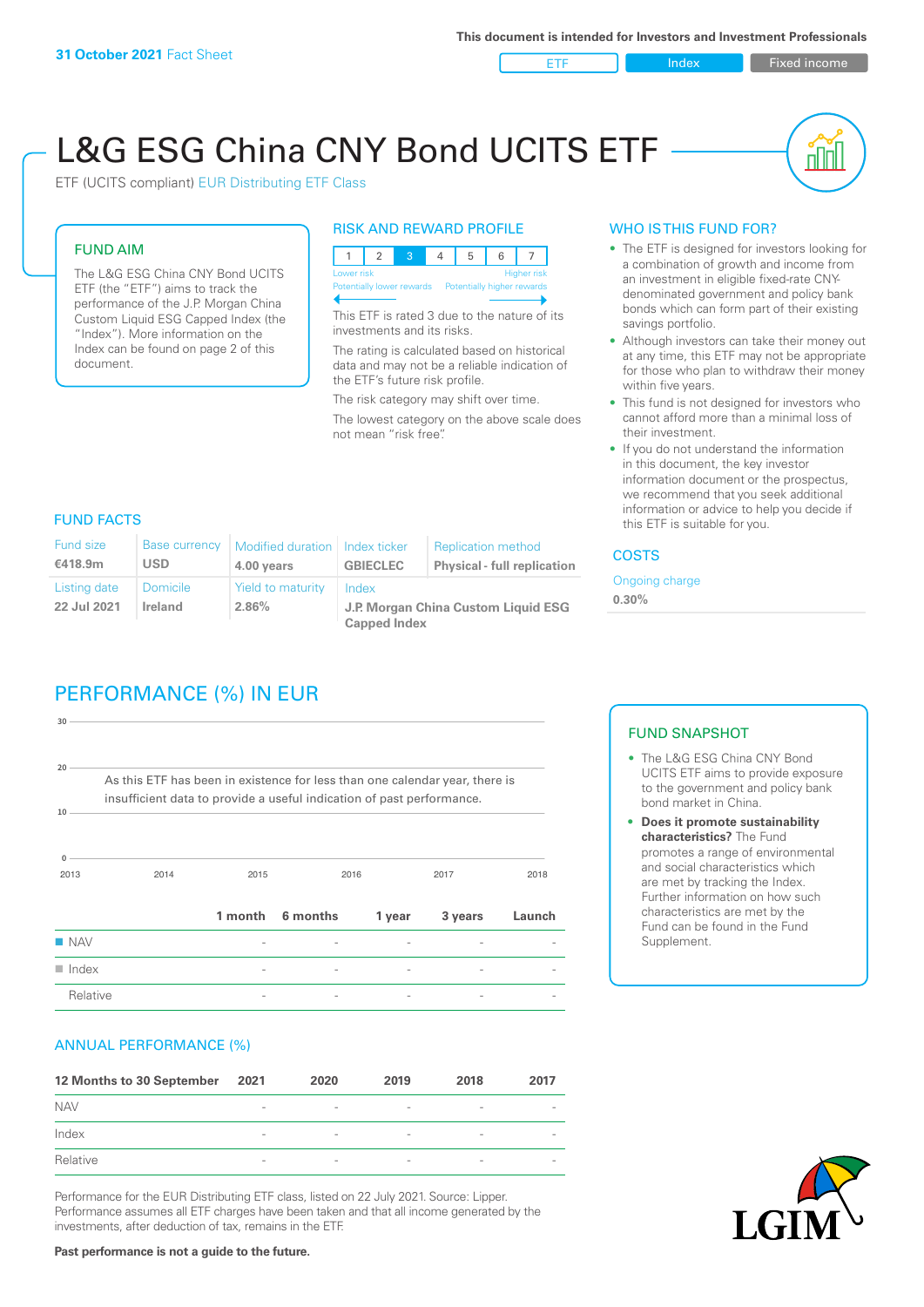### L&G ESG China CNY Bond UCITS ETF

ETF (UCITS compliant) EUR Distributing ETF Class

### PORTFOLIO BREAKDOWN

All data source LGIM unless otherwise stated. Totals may not sum due to rounding. In order to minimise transaction costs, the Fund will not always own all the assets that constitute the index and on occasion it will own assets that are not in the index. The number of fund holdings can also differ from the index due to corporate events and proxy holdings.

| <b>CURRENCY (%)</b> |       |                                              |              | Top 10 holdings 18.3%<br>Rest of portfolio 81.7%<br>No. of holdings in ETF 161<br>No. of constituents in Index 159                                                                                   |                                                                    |  |
|---------------------|-------|----------------------------------------------|--------------|------------------------------------------------------------------------------------------------------------------------------------------------------------------------------------------------------|--------------------------------------------------------------------|--|
|                     |       | <b>YEARSTO MATURITY (%)</b>                  |              | TOP 10 HOLDINGS (%)                                                                                                                                                                                  |                                                                    |  |
| $\blacksquare$ CNY  | 100.0 | $\blacksquare$ 0 - 5 Years<br>• 5 - 10 Years | 60.9<br>39.1 | China 3.27% 2030<br>China 3.02% 2025<br>China 2.85% 2027<br>China 3.28% 2027<br>China 2.68% 2030<br>China 1.99% 2025<br>China 2.88% 2023<br>China 3.03% 2026<br>China 3.25% 2026<br>China 3.29% 2029 | 2.1<br>2.0<br>1.9<br>1.9<br>1.9<br>1.8<br>1.8<br>1.7<br>1.6<br>1.6 |  |
|                     |       | <b>COUNTRY (%)</b><br>China                  | 100.0        |                                                                                                                                                                                                      |                                                                    |  |

### INDEX DESCRIPTION

The Index aims to track the performance of eligible fixed-rate, bullet, CNY-denominated government and policy bank bonds. The index applies an ESG scoring and screening methodology to tilt toward issuers ranked higher on ESG criteria, and to underweight issuers that rank lower.

### INDEX FUND MANAGEMENT TEAM



The Index Fund Management team comprises 25 fund managers, supported by two analysts. Management oversight is provided by the Global Head of Index Funds. The team has average industry experience of 15 years, of which seven years has been at LGIM, and is focused on achieving the equally important objectives of close tracking and maximising returns.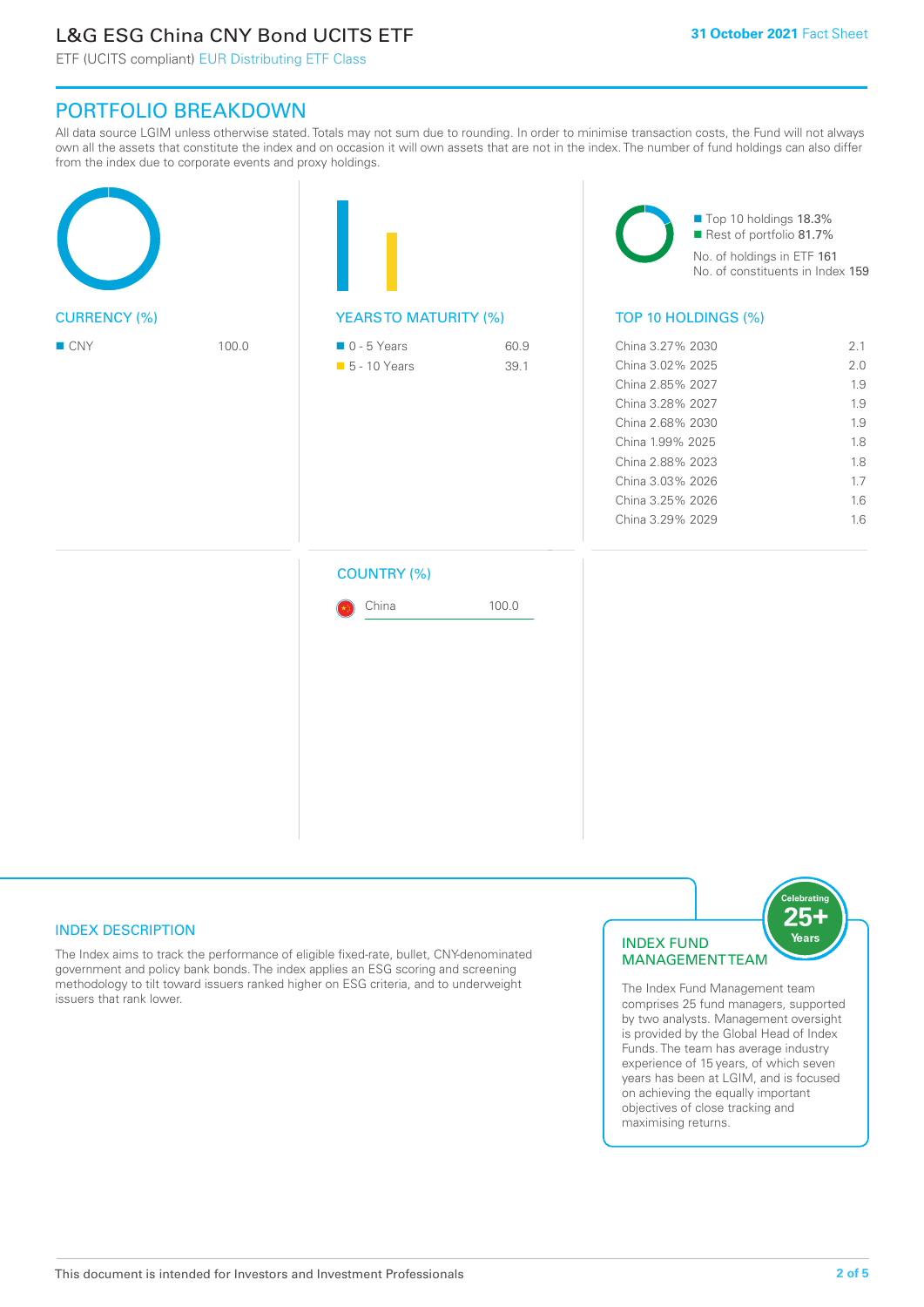## L&G ESG China CNY Bond UCITS ETF

ETF (UCITS compliant) EUR Distributing ETF Class

### KEY RISKS

- The value of an investment and any income taken from it is not guaranteed and can go down as well as up; you may not get back the amount you originally invested.
- An investment in the ETF involves a significant degree of risk. Any decision to invest should be based on the information contained in the relevant prospectus. Prospective investors should obtain their own independent accounting, tax and legal advice and should consult their own professional advisers to ascertain the suitability of the ETF as an investment.
- Investing in emerging market government and policy bank bonds will expose the ETF to any political, social and economic instability in the relevant countries. Investing in the Chinese Interbank Bond Market via Bond Connect is subject to regulatory risk. The governing rules and regulations of this regime may be subject to change with minimal notice and have the potential to be applied retrospectively. Any suspension imposed by the Chinese authorities on the trading of securities via Bond Connect would have adverse implications for the acquisition and disposition of the ETF's assets.
- Changes to interest rates will have a significant impact on bond prices and the ETF's value.
- If a bond issuer fails to make scheduled coupon payments or fails to repay the principal amount of a bond at maturity (i.e. is in "default"), this may significantly impact the ETF's value.
- Bond markets can be "illiquid" (i.e. have limited trading activity) which may mean that the ETF is not able to buy and sell bonds at fair prices.
- Third party service providers (such as counterparties entering into financial derivative instruments with the ETF or the ETF's depositary) may go bankrupt and fail to pay money due to the ETF or return property belonging to the ETF.
- If the Index provider stops calculating the Index or if the ETF's license to track the Index is terminated, the ETF may have to be closed.
- It may not always be possible to buy and sell ETF shares on a stock exchange or at prices closely reflecting the NAV.
- There is no capital guarantee or protection on the value of the ETF. Investors can lose all the capital invested in the ETF.
- Please refer to the "Risk Factors" section of the Issuer's Prospectus and the Fund Supplement.

For mo[re inf](https://www.lgimetf.com/)ormation, please refer to the key investor information document on our website M

### TRADING INFORMATION

| Exchange       | <b>Currency ISIN</b> |              | <b>SEDOL</b> | <b>Ticker Bloomberg</b> |
|----------------|----------------------|--------------|--------------|-------------------------|
| Deutsche Börse | <b>FUR</b>           | IE000F472DU7 |              | BNR4R26 DRGE DRGE GY    |

The currency shown is the trading currency of the listing.



#### SPOTLIGHT ON LEGAL & GENERAL INVESTMENT MANAGEMENT

We are one of Europe's largest asset managers and a major global investor, with assets under management of £1,326.8 billion (as at 30 June 2021). We work with a wide range of global clients, including pension schemes, sovereign wealth funds, fund distributors and retail investors.

Source: LGIM internal data as at 30 June 2021. The AUM disclosed aggregates the assets managed by LGIM in the UK, LGIMA in the US and LGIM Asia in Hong Kong. The AUM includes the value of securities and derivatives positions.

### COUNTRY REGISTRATION



**OR** United Kingdom

### AVAILABILITY

| ISA eligible                    | Yes |
|---------------------------------|-----|
| SIPP eligible                   | Yes |
| <b>UK Fund Reporting Status</b> | Yes |

### TO FIND OUT MORE

Visit **lgimetf.com**



Call **0345 070 8684**



Lines are open Monday to Friday 8.30am to 6.00pm. We may record and monitor calls. Call charges will vary.

#### **Index Disclaimer**

Information has been obtained from sources believed to be reliable but J.P. Morgan does not warrant its completeness or accuracy. The Index is used with permission. The Index may not be copied, used, or distributed without J.P. Morgan's prior written approval. Copyright 2021, J.P. Morgan Chase & Co. All rights reserved.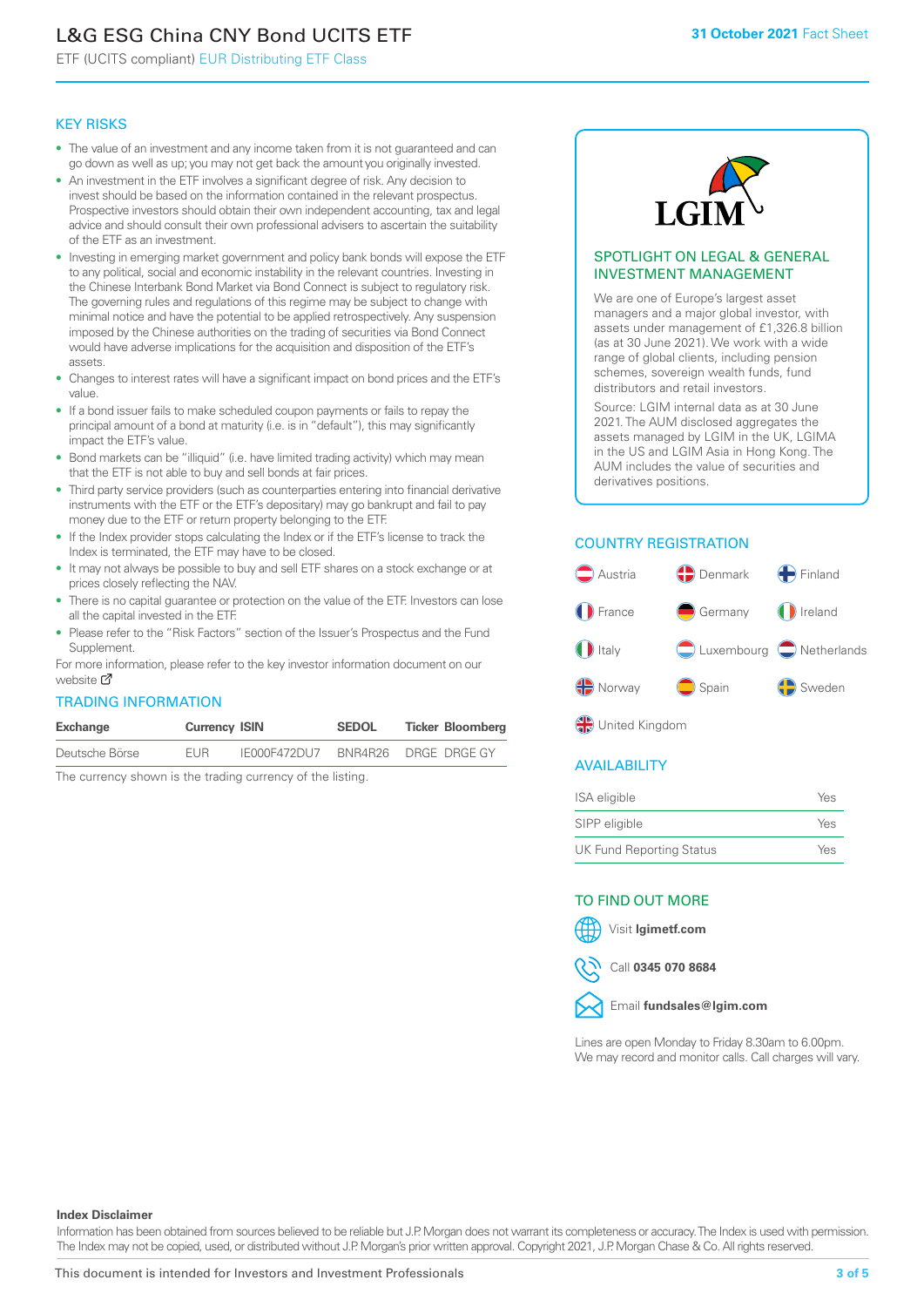### L&G ESG China CNY Bond UCITS ETF

ETF (UCITS compliant) EUR Distributing ETF Class

### **Important Information**

A copy of the English version of the prospectus of the Fund is available on LGIM Fund Centre and may also be obtained from Legal & General Investment Management, 2 Dublin Landings, Office 1-W-131, North Dock, Dublin 1, Ireland. Where required under national rules, the key investor information document will also be available in the local language of the relevant EEA Member State. A summary of investor rights associated with an investment in the Fund shall be available from www. lgim.com/investor\_rights

We are also obliged to disclose that the Management Company has the right to terminate the arrangements made for marketing.

A decision may be taken at any time to terminate the arrangements made for the marketing of the Fund in any EEA Member State in which it is currently marketed. In such circumstances, Shareholders in the affected EEA Member State will be notified of this decision and will be provided with the opportunity to redeem their shareholding in the Fund free of any charges or deductions for at least 30 working days from the date of such notification.

This is a marketing communication. Please refer to the prospectus of the Fund and to the KIID before making any final investment decisions.

**In the United Kingdom and outside the European Economic Area,** this document is issued by Legal & General Investment Management Limited, authorised and regulated by the Financial Conduct Authority, No. 119272. Registered in England and Wales No. 02091894 with registered office at One Coleman Street, London, EC2R 5AA.

**In the European Economic Area,** this document is issued by LGIM Managers (Europe) Limited, authorised by the Central Bank of Ireland as a UCITS management company (pursuant to European Communities (Undertakings for Collective Investment in Transferable Securities) Regulations, 2011 (S.I. No. 352 of 2011), as amended) and as an alternative investment fund manager with "top up" permissions which enable the firm to carry out certain additional MiFID investment services (pursuant to the European Union (Alternative Investment Fund Managers) Regulations 2013 (S.I. No. 257 of 2013), as amended). Registered in Ireland with the Companies Registration Office (No. 609677). Registered Office: 70 Sir John Rogerson's Quay, Dublin, 2, Ireland. Regulated by the Central Bank of Ireland (No. C173733).

LGIM Managers (Europe) Limited operates a branch network in the European Economic Area, which is subject to supervision by the Central Bank of Ireland. In Italy, the branch office of LGIM Managers (Europe) Limited is subject to limited supervision by the Commissione Nazionale per le società e la Borsa ("CONSOB") and is registered with Banca d'Italia (no. 23978.0) with registered office at Via Uberto Visconti di Modrone, 15, 20122 Milan, (Companies' Register no. MI - 2557936). In Germany, the branch office of LGIM Managers (Europe) Limited is subject to limited supervision by the German Federal Financial Supervisory Authority ("BaFin"). In the Netherlands, the branch office of LGIM Managers (Europe) Limited is subject to limited supervision by the Dutch Authority for the Financial Markets ("AFM") and it is included in the register held by the AFM and registered with the trade register of the Chamber of Commerce under number 74481231. Details about the full extent of our relevant authorisations and permissions are available from us upon request. For further information on our products (including the product prospectuses), please visit our website.

The shares (the "Shares") discussed in this document are issued in relation to the relevant sub-fund (or share class(es) thereof) described in this document (together, the "Fund").

Copyright © 2021 Legal & General. This document is subject to copyright. Any unauthorised use is strictly prohibited. All rights are reserved.

**No investment advice:** We are required to clarify that we are not acting for you in any way in relation to the investment or investment activity to which this document relates. In particular, we will not provide any investment services to you and or advise you on the merits of, or make any recommendation to you in relation to, the terms of any transaction. None of our representatives are authorised to behave in any way which would lead you to believe otherwise. We are not, therefore, responsible for providing you with the protections afforded to some of our clients and you should seek your own independent legal, investment and tax or other advice as you see fit.

**United States information:** This document is not, and under no circumstances is to be construed as, an advertisement or any other step in furtherance of a public offering of shares in the United States or any province or territory thereof, where none of the Fund or the Shares are authorised or registered for distribution and where no prospectus of the Fund has been filed with any securities commission or regulatory authority. Neither this document nor any copy hereof should be taken, transmitted or distributed (directly or indirectly) into the United States. Neither the Fund nor any of the Shares have been or will be registered under the United States Securities Act of 1933 or the Investment Company Act of 1940 or qualified under any applicable state securities statutes.

**No guarantee of accuracy:** This document may contain independent market commentary prepared by us based on publicly available information. We do not warrant, guarantee or otherwise confirm the accuracy or correctness of any information contained herein and any opinions related to product or market activity may change. Any third party data providers used to source the information in this document make no warranties or claims of any kind relating to such data.

**Historical performance** is no indication of future performance: Any historical performance included in this document may be based on back testing. Back testing is the process of evaluating an investment strategy by applying it to historical data to simulate what the performance of such strategy would have been. However, back tested performance is purely hypothetical and is provided in this document solely for informational purposes. Back tested data does not represent actual performance and should not be interpreted as an indication of actual or future performance.

**No offer for sale:** The information contained in this document is neither an offer for sale nor a solicitation of an offer to buy securities. This document should not be used as the basis for any investment decision.

**Risk Warnings:** The Shares are products involving a significant degree of risk and may not be suitable for all types of investor. Any decision to invest should be based on the information contained in the prospectus of the Fund (or any supplements thereto) which includes, inter alia, information on certain risks associated with an investment. The price of any securities may go up or down and an investor may not get back the amount invested. Investors should only invest in a currency-hedged share class if they are willing to forego potential gains from appreciations in the currencies in which the Fund's assets are denominated against the currency of denomination of the relevant hedged share class. Currency hedging employed with respect to the hedged share classes aims to reduce currency risk rather than to eliminate it completely. Investors should also refer to the risk factor entitled "Currency" in the section of the Prospectus entitled "Risk Factors".

**Prospectus:** Investors should refer to the section entitled "Risk Factors" in the Fund's prospectus for further details of these and other risks associated with an investment in the Shares. The information in this document is designed solely for use in the relevant countries in which the Fund has been registered for public distribution and is not intended for residents of any other countries. The distribution of the prospectus and the offering, sale and delivery of Shares in other jurisdictions may be restricted by law.

**For United Kingdom investors:** The Fund is a recognised scheme under section 264 of the Financial Services and Markets Act 2000 and so the prospectus may be distributed to investors in the United Kingdom. Copies of all documents (i.e. the prospectus, the key investor information document, the latest annual audited report and financial statements and semi-annual unaudited report and financial statements and the constitution) are available in the United Kingdom from www.lgimetf.com.